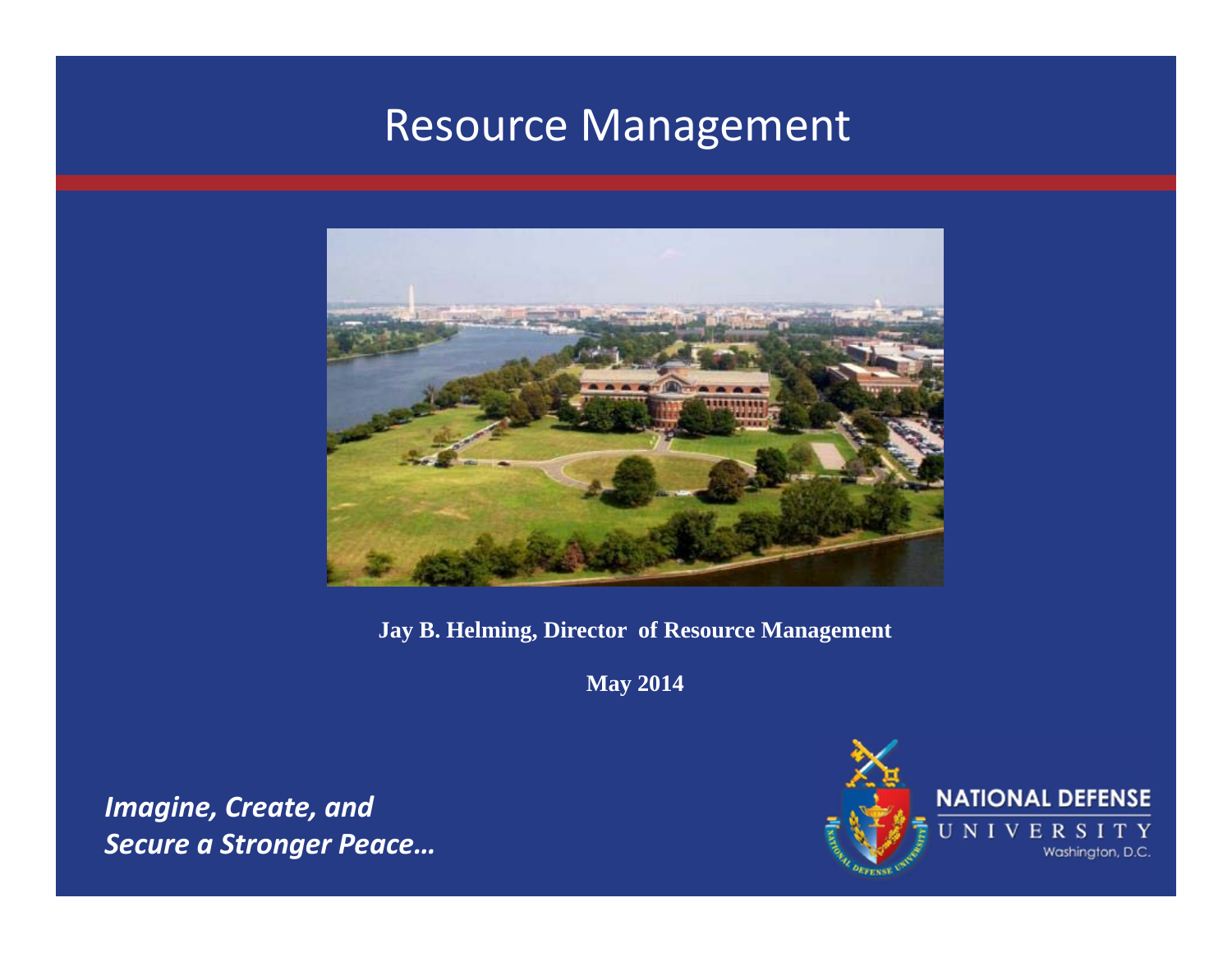

- Aug 13, NDU Took On 3 Actions to Improve Resource Management Structures
	- 1. Compensation Analysis Study to Gain Recommendations Related to Civilian Pay
	- 2. Developed a Cost Analysis Model to Determine the Cost per Student Rates
	- 3. Implement an Out‐Year Planning Budget Allocation Planning Process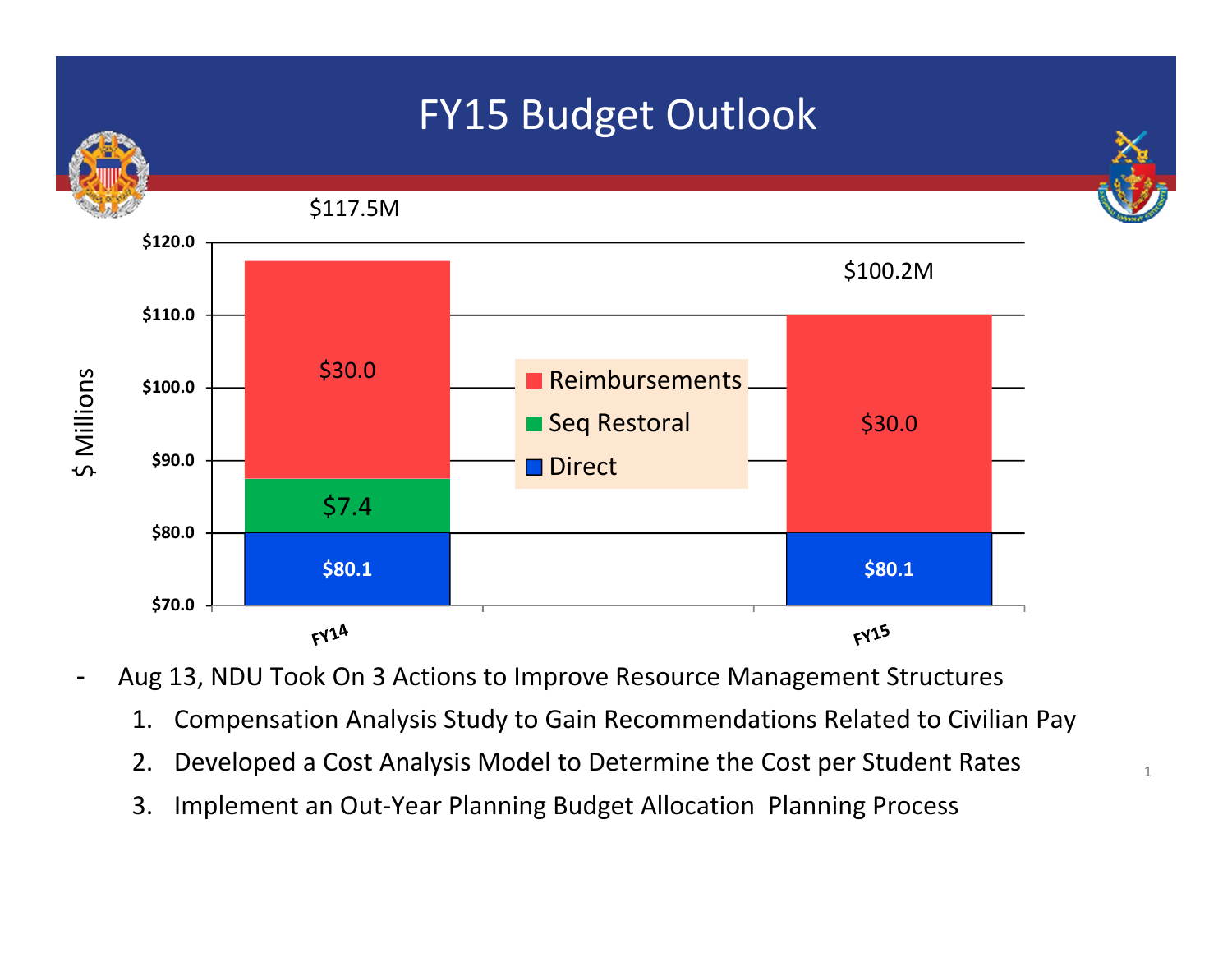

## 1. Compensation Analysis Recommendations





#### **Compensation Committee Recommendations:**

- **Hiring Cycle:** Develop annual end‐to‐end hiring cycle to "lock in" faculty manpower hiring resources each June, while identifying skills sets required for effective recruitment or renewal, and determining appropriate salary recruitment levels.
- **Link Performance to Compensation:** Build <sup>a</sup> annual reward‐for‐performance and appraisal system. Create an enterprise level view of faculty compensation.
	- **Enterprise Oversight Function:** Create <sup>a</sup> centrally managed talent management committee to Oversee all human capital matters.

2

**The University is Moving Ahead With All 3 of these Recommendations**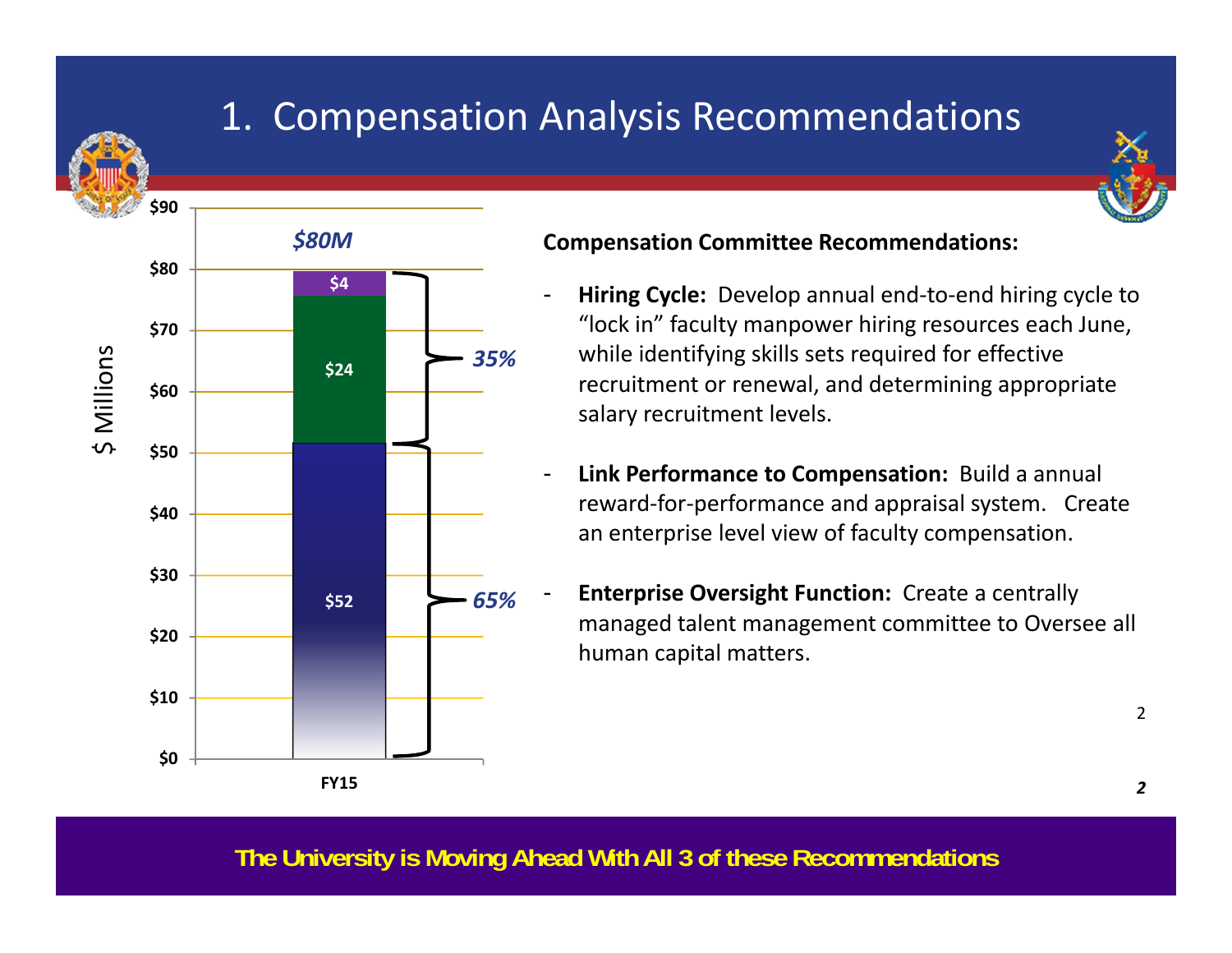

### 2. Total Resources in Cost Model



- **Base Support** (\$6.7M) base operating support costs
- **Other Civilian Pay** (\$13.8M) estimated payroll of non‐NDU civilians from other government agencies
- **Military Pay** (\$45.3M) estimated pay, based on annual composite rates, of all military personnel assigned to NDU
- **Reimbursable Budget** (\$30.5M) estimated annual reimbursable budget including pay and non‐pay
- **Direct Budget** (\$87.5M) annual budget including pay and non‐pay

**Model Provides 100% Visibility of All NDU Resources Linked to Specific Mission Outputs**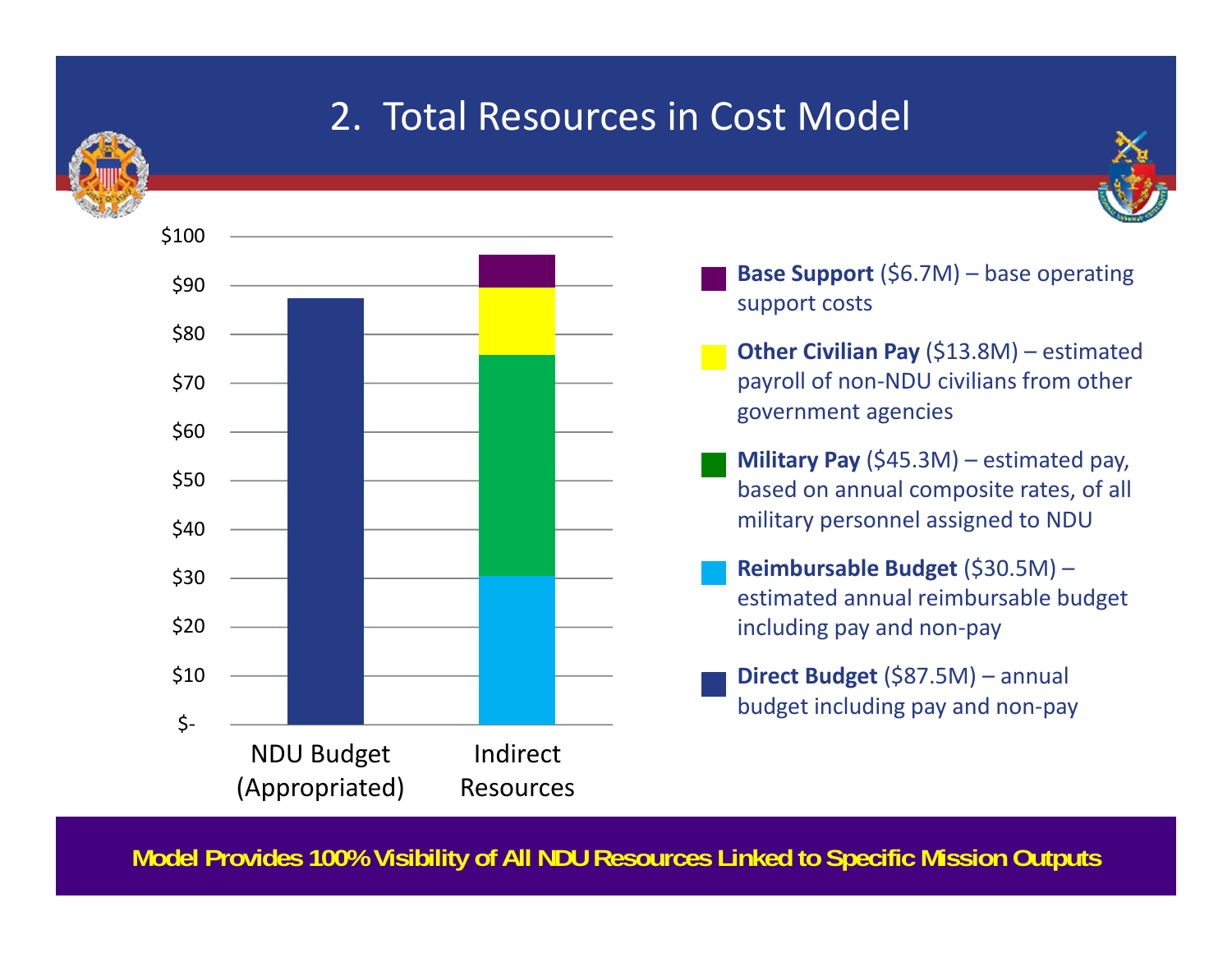